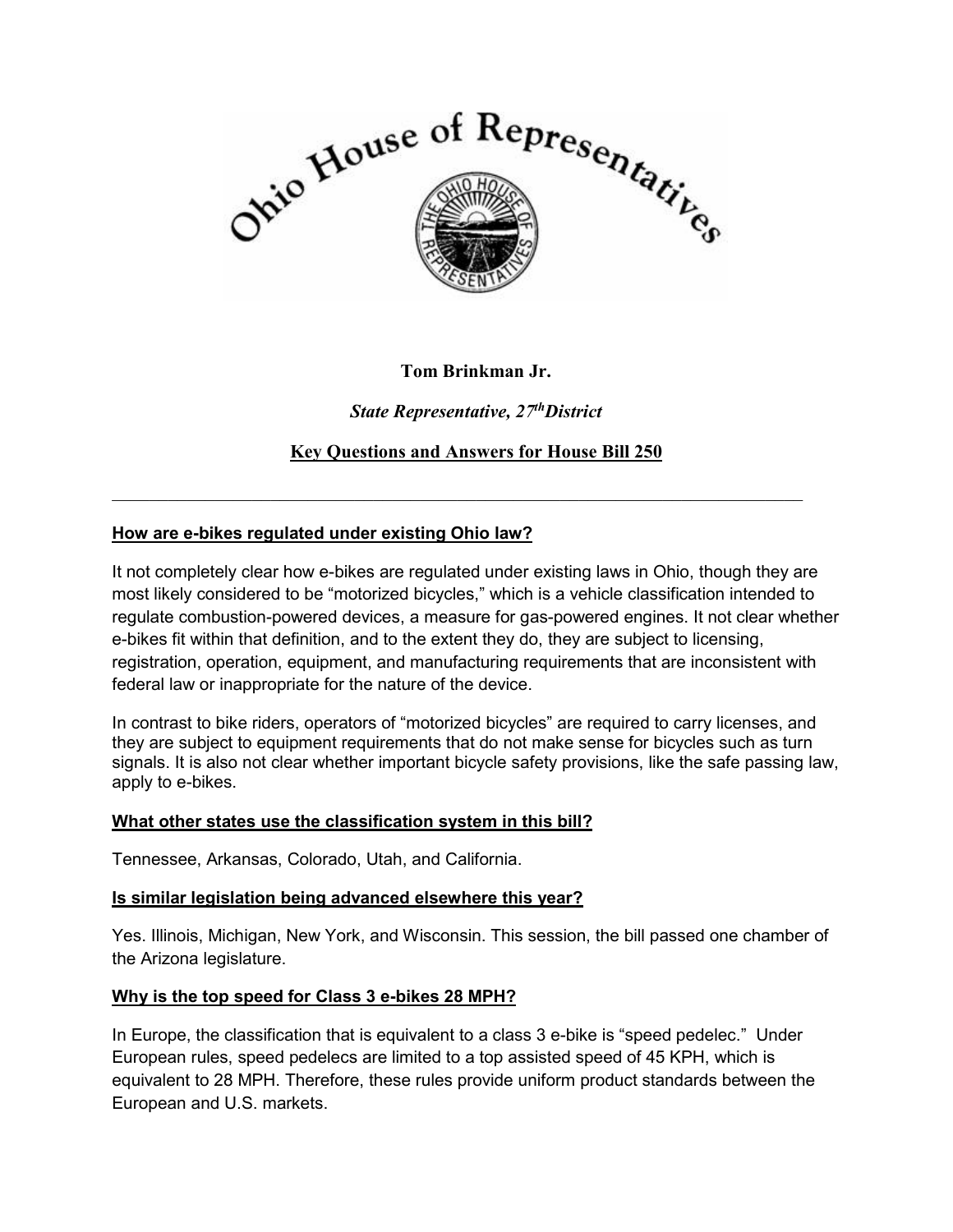# **I have read the federal definition of an e-bike and it says that the top speed is 20MPH. How are class 3 e-bikes legal given the federal definition?**

The federal definition uses very specific language to delineate the top speed of e-bikes. The 20 MPH threshold applies when the e-bike is being operated "solely" under motor power. However, e-bikes are most commonly ridden under a combination of human and motor power. The federal definition does not provide a top speed for when an e-bike is being operated under combined human and motor power. The class 3 definition clarifies this ambiguity by specifying the maximum assisted speed for e-bikes at 28MPH.

## **Can e-bikes be safely operated on bike paths?**

Yes. Researchers who have compared riders of e-bikes and regular bikes at the University of Tennessee observed that e-bikes riders exhibit similar safety behavior as riders of traditional bicycles. Perhaps most importantly, e-bike riders traveled at similar speeds to riders of humanpowered bicycles. They rode slightly faster when riding on the road (1.8 mph), but actually slower than regular bikes riders when on bicycle paths (1 mph).

## **Why not regulate e-bikes at the federal level?**

E-bikes have been regulated federally since 2002. However, as with other consumer products, the federal regulations are limited to product safety. They do not specify where e-bikes may be ridden or what rules of the road govern their use. While the federal government can intervene in these matters in very rare situations, the rules of the road are generally a matter of state law. Other emerging technologies have followed the same path of creating new state traffic laws to address the use of these devices on our streets. This includes segways, autocycles, and commercial quadricycles.

## **How can anyone tell what an e-bike is?**

E-bikes are becoming more and more difficult to distinguish from regular bicycles. The labeling requirement in House Bill 250 is a proactive measure on behalf of the industry to ensure that law enforcement or land managers can easily tell that a bicycle is in fact an e-bike, and quickly asses which type of e-bike it is.

## **Can people tamper with e-bikes?**

Like other mechanized or motorized devices, it possible that a user could tamper with an e-bike. We have inserted a tampering provision in House Bill 250 that will place the onus on the owner to have a properly labeled bike if that were to occur. If a someone was to tamper with an e-bike and create a machine that can travel faster than any of the specified classifications of e-bikes, they would presumably be operating an unlicensed and unregistered vehicle, and would be subject to any applicable penalties.